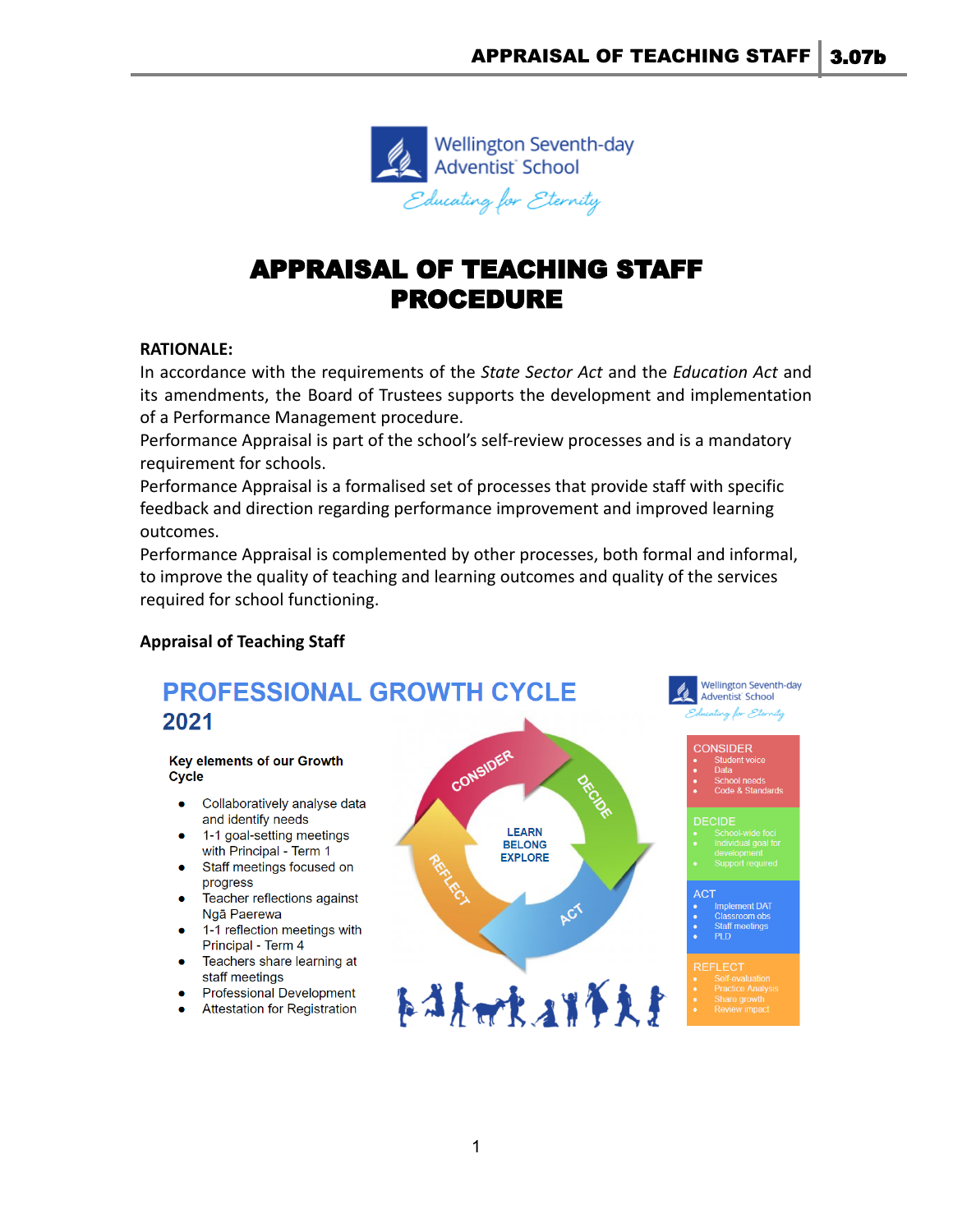The principal is responsible for the appraisal process for teaching staff, and the board of trustees ensures that the principal carries out this responsibility. The principal reports to the board annually that all staff have completed the appraisal process for the current year.

The appraisal of all teaching staff, including job share, part-time and long-term relieving teachers, follows a cycle that has been developed to enhance teacher effectiveness and thus promote student learning. Teacher participation in this system also supports attestation, when required.

Appraisals are open, honest, positive, and confidential. They align with the Standards for the Teaching Profession or Ngā Paerewa mō te Umanga Whakaakoranga (**[Our Code, Our](https://teachingcouncil.nz/professional-practice/our-code-our-standards/) Standards l Ngā [Tikanga Matatika Ng](https://teachingcouncil.nz/professional-practice/our-code-our-standards/)ā Paerewa)** and may include:

- conversations with an appraiser
- observations by the appraiser
- a range of evidence (documents, observations, formal and informal assessment data and feedback, including student voice)
- self appraisal or review, including personal reflection and evidence gathering, possibly recorded as an ongoing digital or paper-based portfolio
- collaborative and/or independent inquiry
- review of agreed objectives and job descriptions
- use of the Teaching Council's **[quality practice template](https://teachingcouncil.nz/content/appraisal)**
- professional standards from the relevant employment agreements
- salary unit responsibilities, if applicable
- school curriculum development priorities
- Ministry of Education initiatives
- strategic planning objectives
- alignment with **Tā[taiako: Cultural Competencies for](https://teachingcouncil.nz/resource-centre/tataiako-cultural-competencies-for-teachers-of-maori-learners/) Teachers of Māori Learners**

Appraisals are led by appropriate staff according to an agreed timeframe. If an appraiser leaves during the year, arrangements are made to replace them as soon as possible. The teacher and the appraiser meet towards the end of the cycle to discuss the emerging report and identify any professional learning and development needs.

An annual summary report, either digital or paper-based, for each teaching staff member is used as a record of learning and accountability. At a minimum, it references one observation and two conversations and states if the teacher has met the Standards/Ngā Paerewa. The completed summary report is agreed by both parties, and a digital or paper-based copy is maintained by the school and a copy kept by teachers for their own records. The copies of the appraisal are confidential to the parties mentioned.

The Education Review Office audits the appraisal process and provides feedback on the quality of the process. It has the legal right, under the Education Act, to access annual summary reports to ensure that the procedures outlined in this policy are being followed. To this end, a digital or paper-based copy of the annual summary reports are